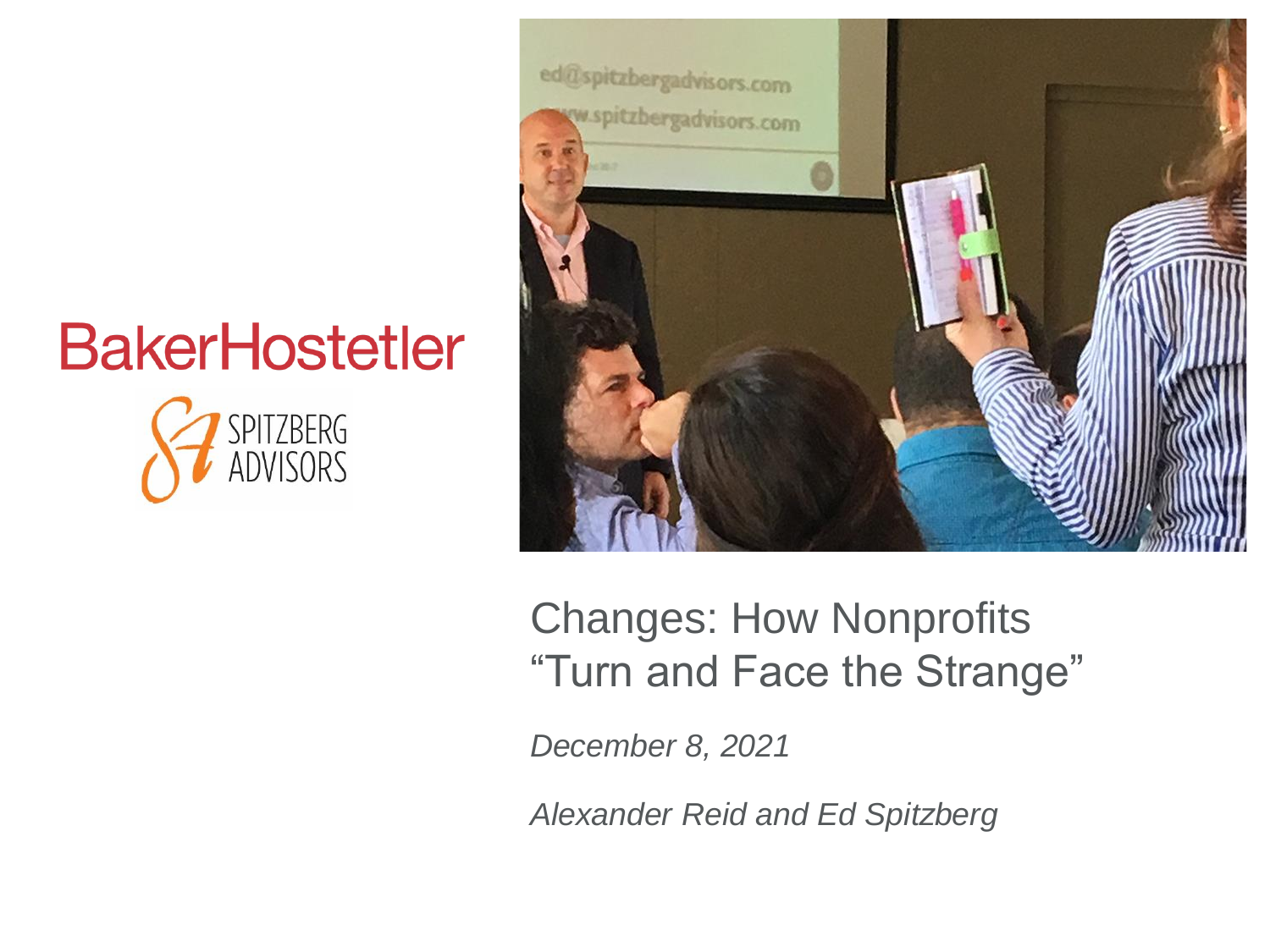

- Agenda
- I. Introduction
- II. Changes at each stage in lifecycle
	- a) Startup (founder)
	- b) Leadership transitions (succeeding founder, succeeding subsequent EDs)
	- c) Board evolution from founding board to governing/fundraising
- III. External changes
	- a) Legal controversies
	- b) Managing crises
	- c) Seizing opportunities

IV. Conclusion

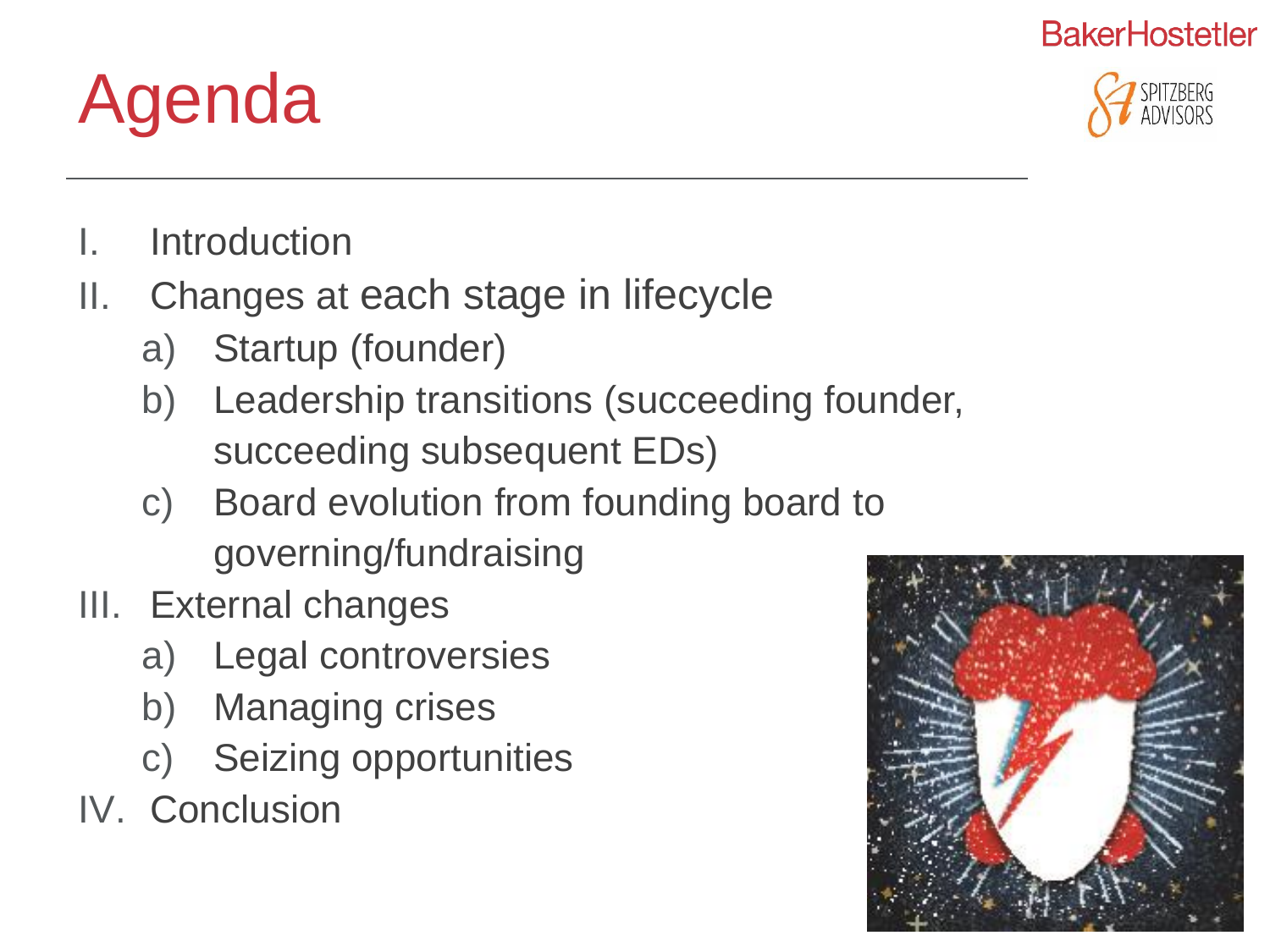### Presenters





#### **Alexander Reid**

Leader of the Tax-Exempt Organizations and Charitable Giving Team **BakerHostetler** 

Alexander Reid has practiced tax law for nearly 20 years and has a broad-based tax practice that includes tax controversy, tax planning and tax transactional matters. He previously served as legislation counsel to the Joint Committee on Taxation, United States Congress, and as a Fellow at the Office of Tax Policy, United States Department of Treasury. Alex represents taxpayers of all types under audit and at IRS Appeals, and counsels taxpayers seeking administrative guidance from the Internal Revenue Service and United States Department of the Treasury. He also provides advice to clients under investigation and advice regarding legislative tax matters being considered by Congress.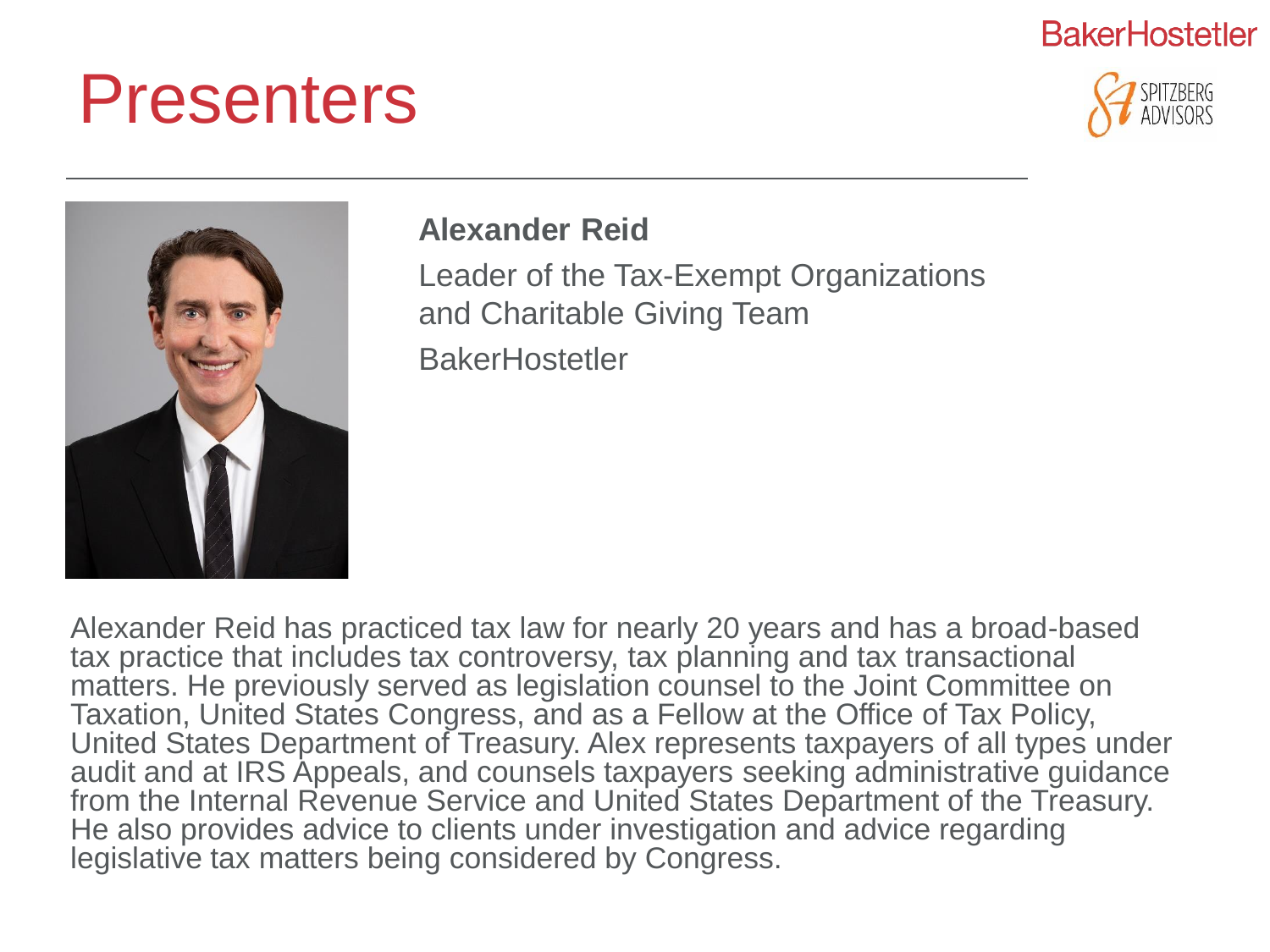### Presenters







**Ed Spitzberg** President Spitzberg Advisors

Ed Spitzberg, President, is a nonprofit executive, fundraiser and strategic advisor with almost two decades' experience in nonprofit leadership. Spitzberg Advisors, a strategic advisory firm serving nonprofit organizations and leaders, brings a team of experts to draw upon for each project. With experience in board development, strategic planning, fundraising and implementation, Ed has helped a variety of organizations and leaders plan and execute their future. He understands the dayto-day needs of running a nonprofit and engaging with the staff and board to get alignment on the best path forward for an organization through planning and retreat facilitation.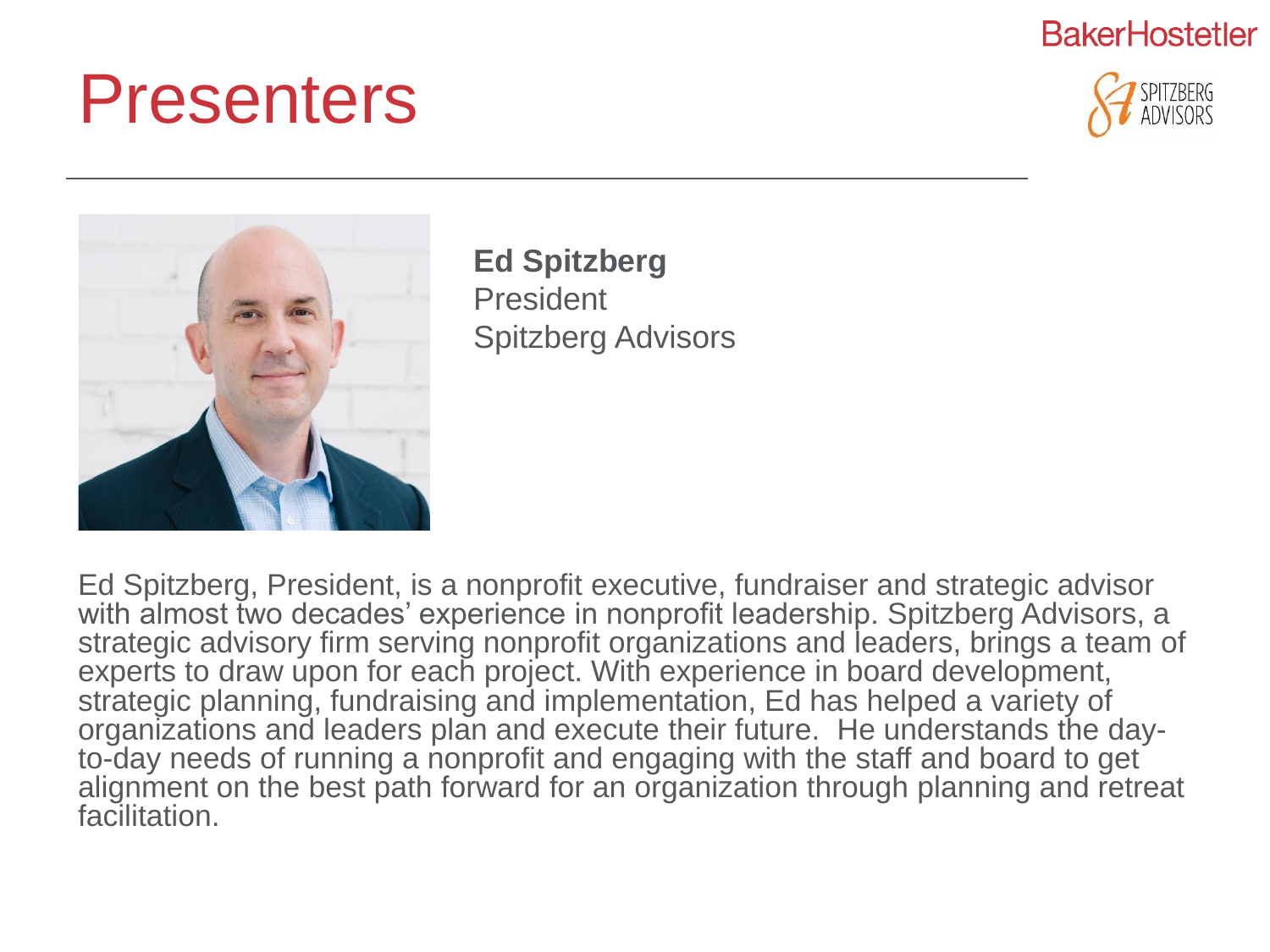

## Introduction

- Changes in nonprofits
	- o Lifecycle changes
	- o Personnel changes
	- o Financial changes
	- o Other external changes
	- o Investigations and legal controversies
- Lifecycles
	- o Formation and startup
	- o Mature organizations: board evolution
	- o Organizations seeking renewed focus
- **Governance** 
	- o Corporate formalities
	- o Levels of responsibility: members, directors, officers, employees
	- o Governing documents
	- o Fiduciary responsibilities
	- o Documenting change: the importance of minutes

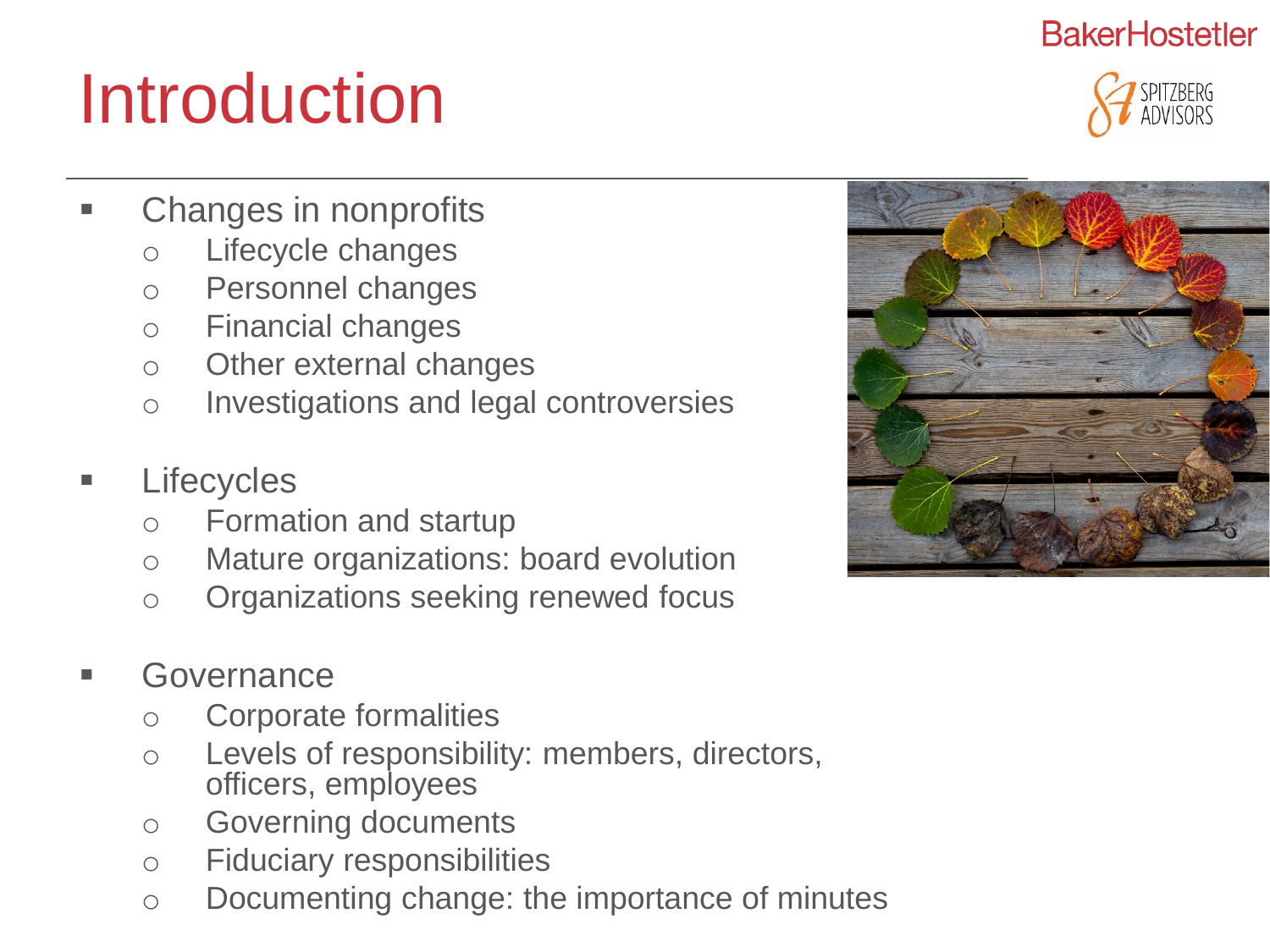



**Startups** 

- **E** Launching a nonprofit
- **E** Founder's syndrome
- **E** Founding boards
- Board recruitment
- Succession planning
- **E** Hiring/onboarding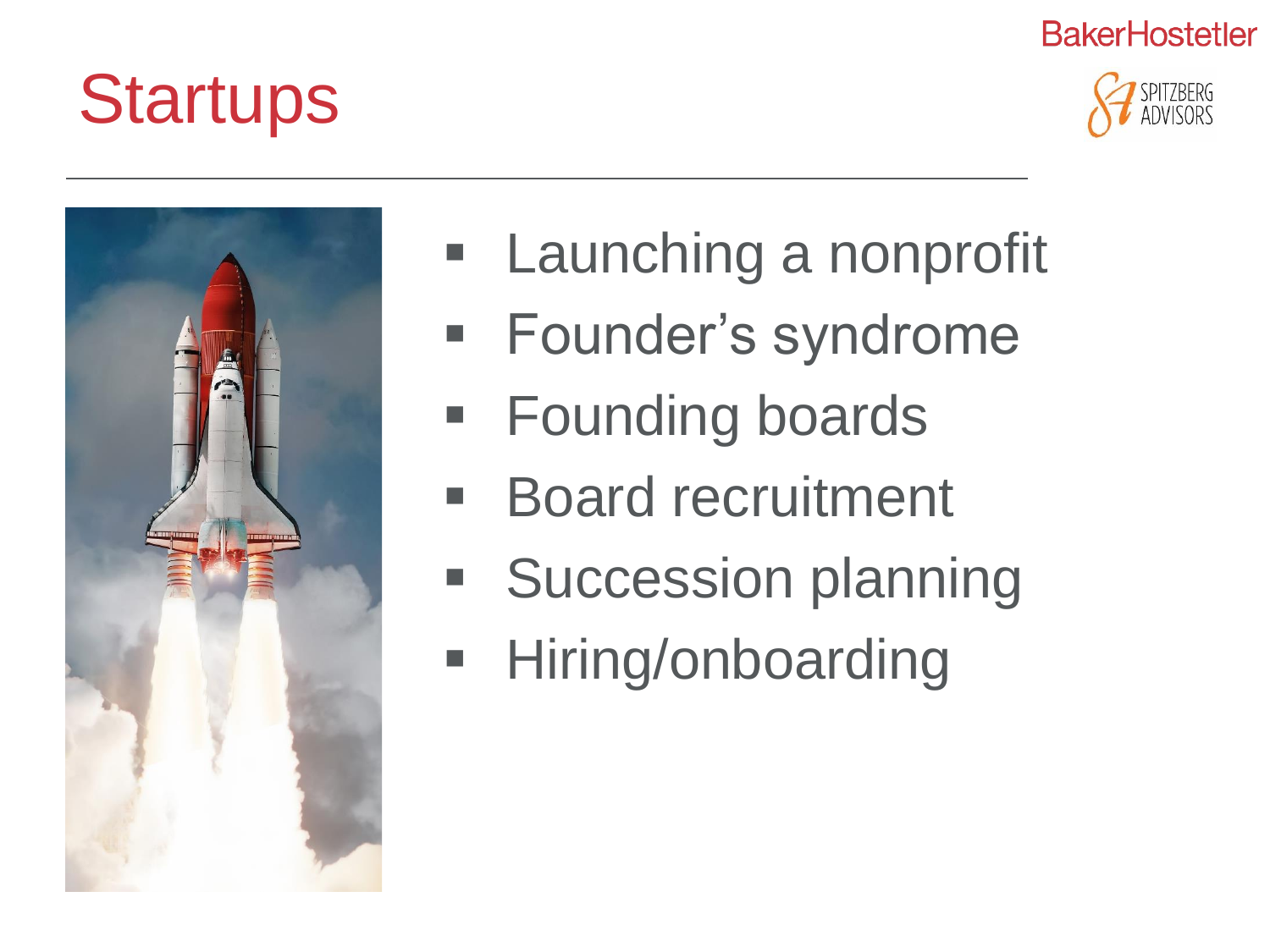# Leadership Transitions

- How involved should the founder be in the transition?
- Interim executives
	- **Benefits of interims**
	- o Structures
	- o Transitioning to new ED
- **Sudden transitions**
- **Relationship between management and board**
- **Hiring strategies**





**BakerHostetler**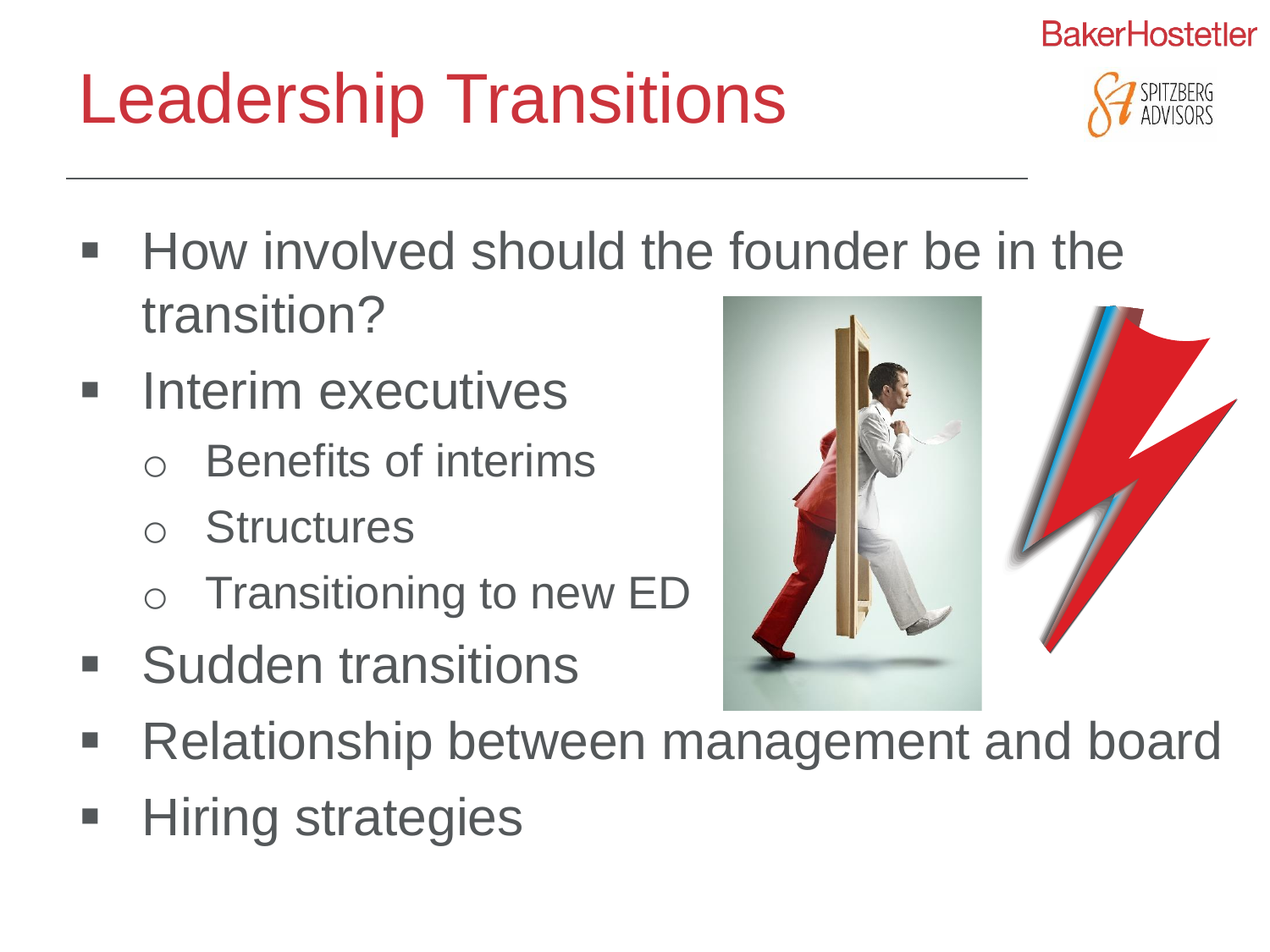## Board Evolution



- **Founding board**
- **Governing board**
- **Fundraising board**
- Specialists and division of labor
	- **Financial and investment expertise**
	- **Mission expertise**
	- Legal expertise

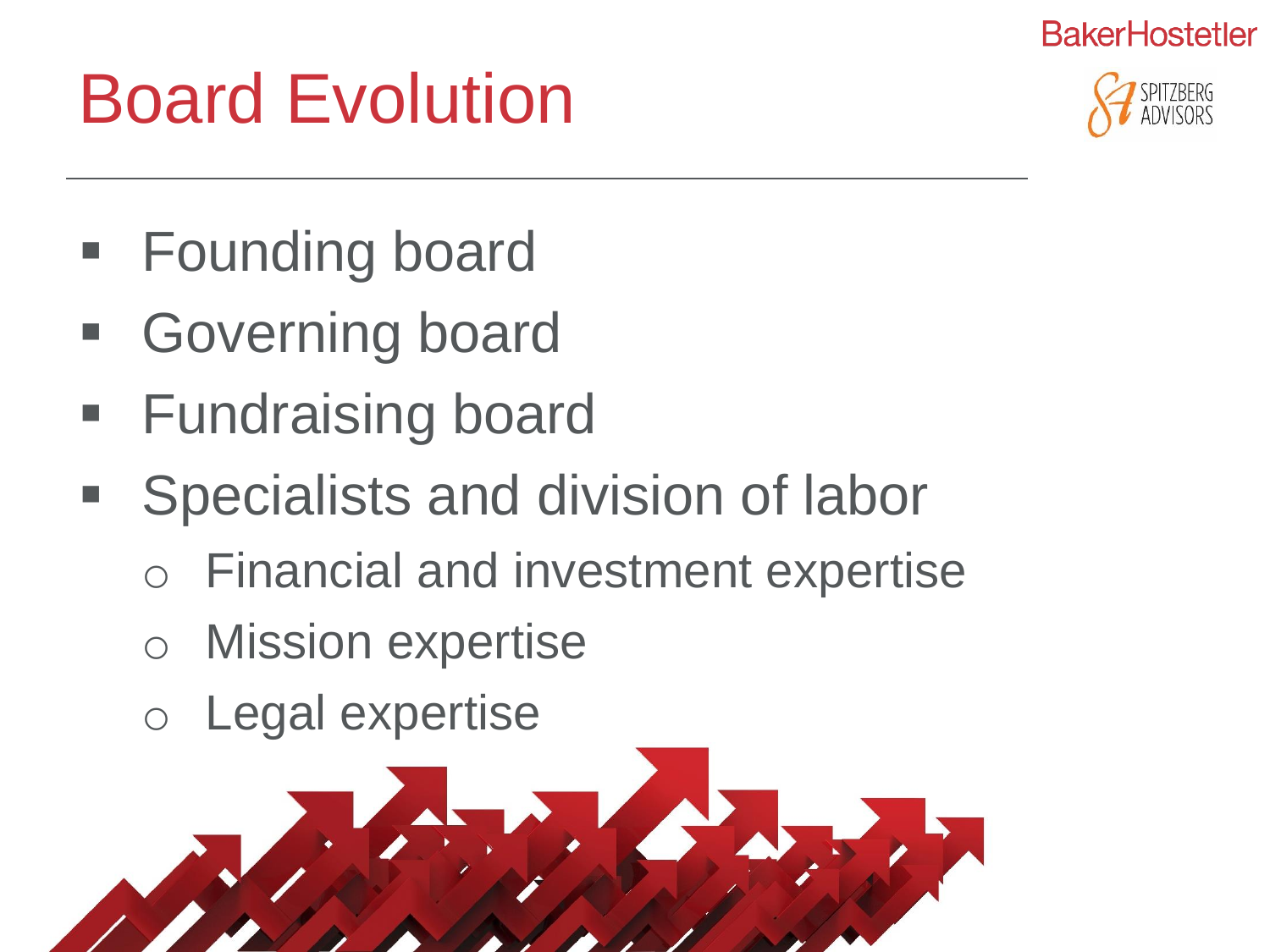## External Changes



- **Legal controversies** 
	- Misconduct allegations
	- o Tax controversies
	- o Attorney general investigations
- Press and public relations
- Changing public perceptions

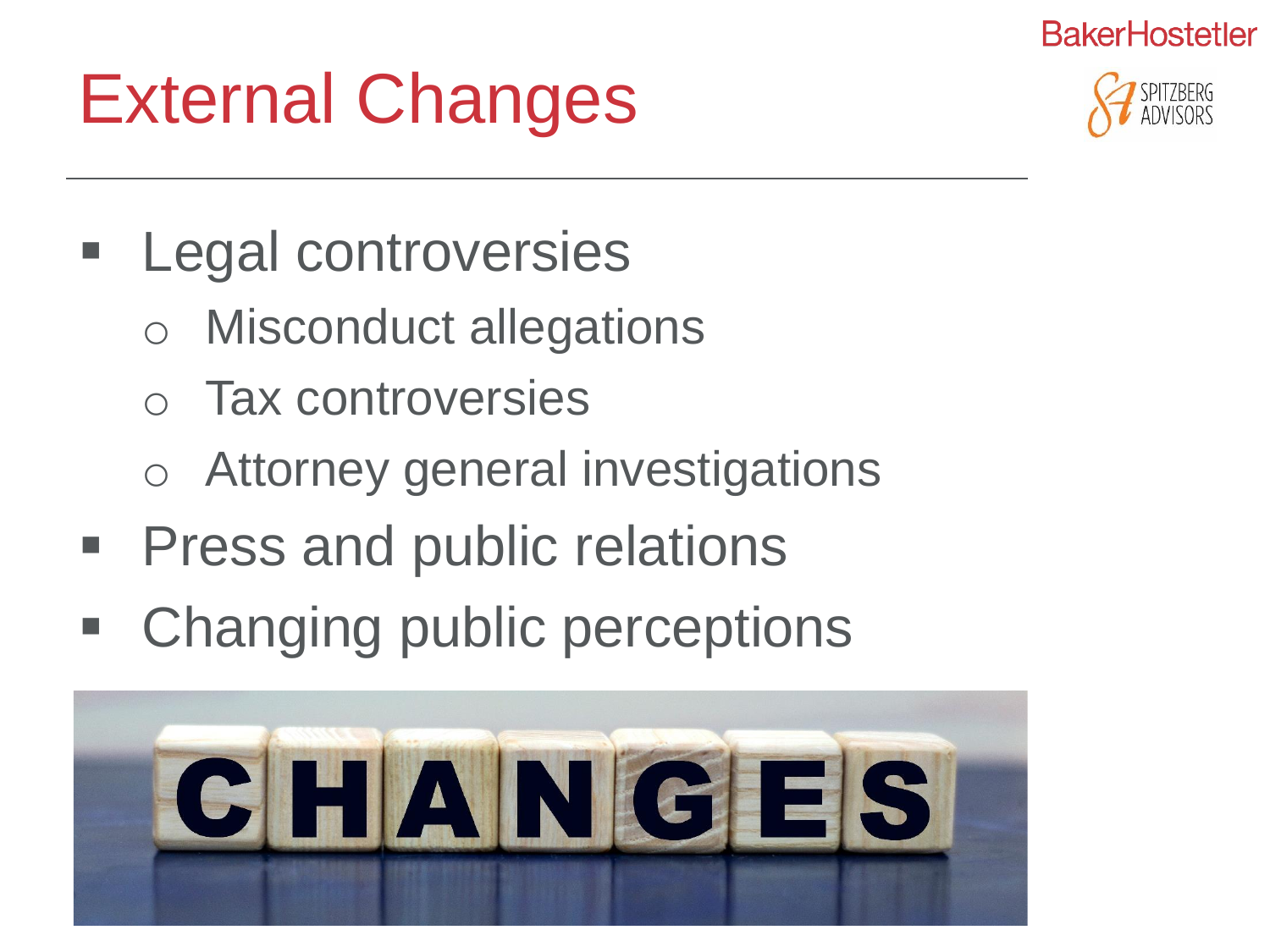

# Managing Crises

- COVID-19 pandemic
	- o Emergency
	- o Contingency
		- "The best laid schemes o' mice an' men / Gang aft a-gley." R. Burns
	- o Adaptive change
		- "The true creator is necessity, who is the mother of our invention." Plato
	- o What worked? What didn't?
	- Choosing what to keep or lose
- **Happy surprises**
- **Seizing opportunities**

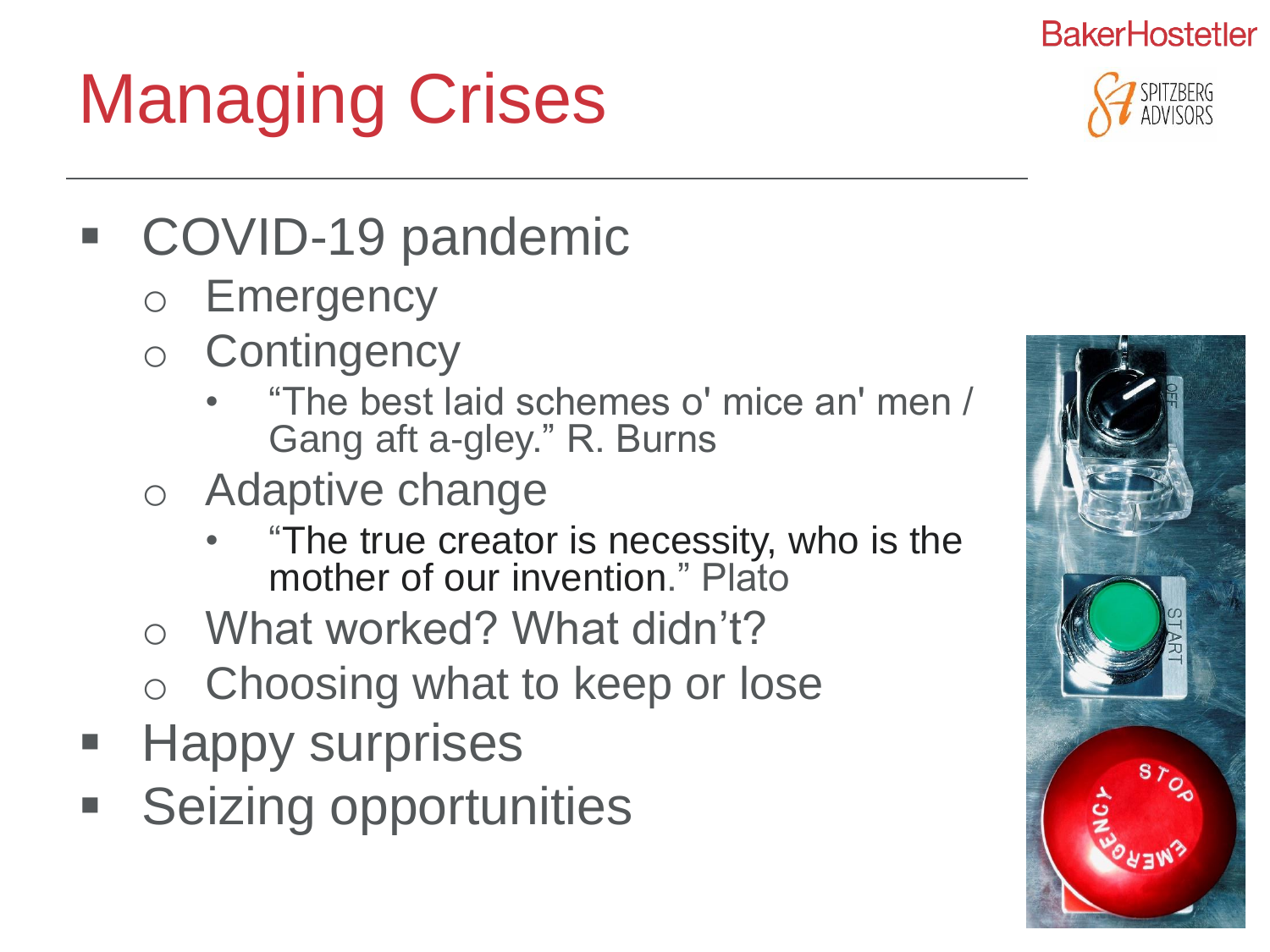## **Conclusion**

- **Planning vs. flexibility**
- **EXEDENT Instability can reveal systemic** issues
- **It can also provide opportunities** to correct
- **E** How we can help
	- **Spitzberg Advisors**
	- **BakerHostetler**